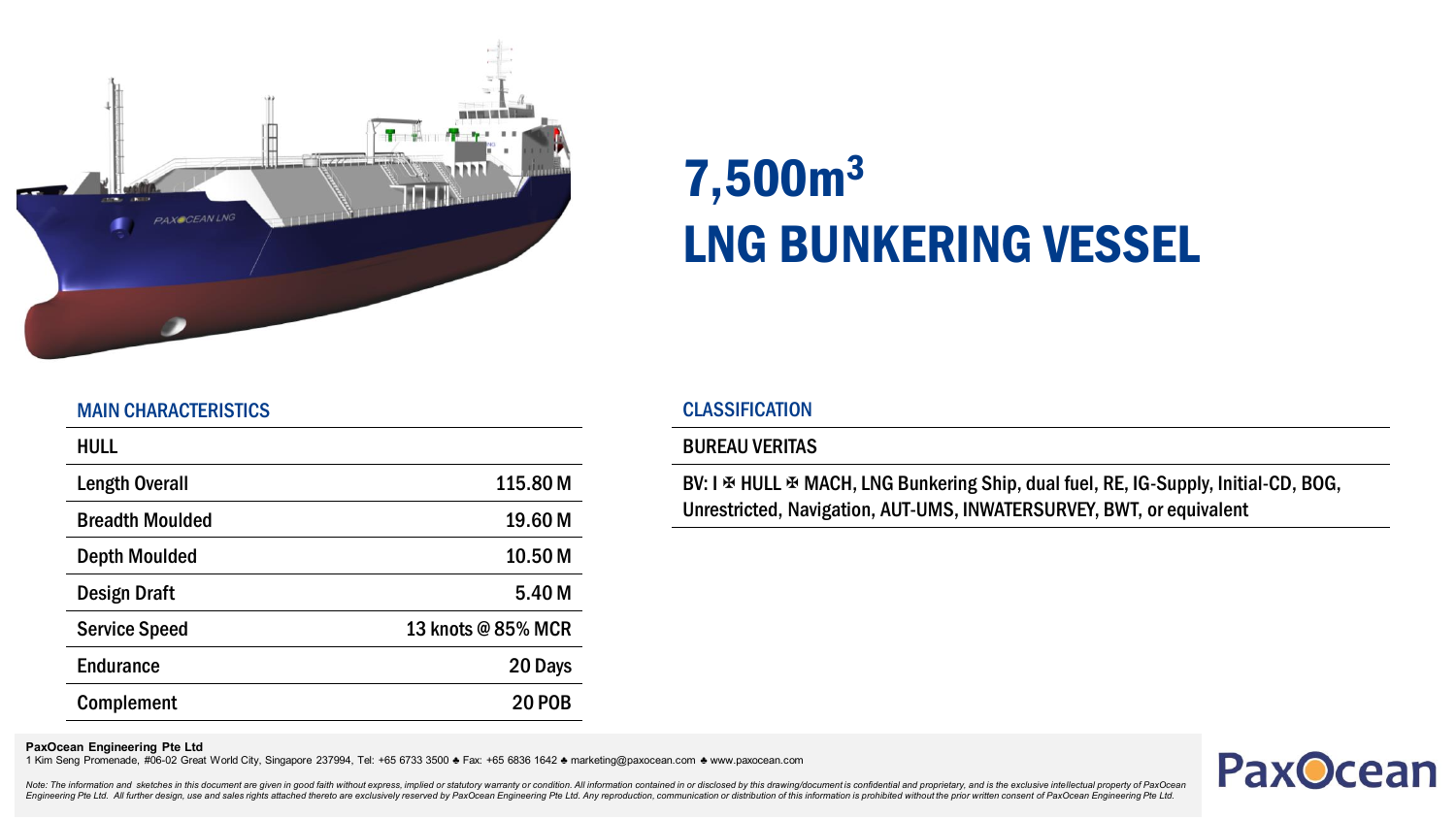

# 12,000m<sup>3</sup> LNG BUNKERING VESSEL

# MAIN CHARACTERISTICS

| <b>HULL</b>            |                    |
|------------------------|--------------------|
| <b>Length Overall</b>  | 135.30 M           |
| <b>Breadth Moulded</b> | 21.80 M            |
| <b>Depth Moulded</b>   | 11.50 M            |
| Design Draft           | 6.00 <sub>M</sub>  |
| <b>Service Speed</b>   | 13 knots @ 85% MCR |
| <b>Endurance</b>       | 20 Days            |
| <b>Complement</b>      | <b>20 POB</b>      |

# CLASSIFICATION

### BUREAU VERITAS

BV: I  $\Phi$  HULL  $\Phi$  MACH, LNG Bunkering Ship, dual fuel, RE, IG-Supply, Initial-CD, BOG, Unrestricted, Navigation, AUT-UMS, INWATERSURVEY, BWT, or equivalent

#### **PaxOcean Engineering Pte Ltd**

1 Kim Seng Promenade, #06-02 Great World City, Singapore 237994, Tel: +65 6733 3500 ♣ Fax: +65 6836 1642 ♣ marketing@paxocean.com ♣ www.paxocean.com



Note: The information and sketches in this document are given in good faith without express, implied or statutory warranty or condition. All information contained in or disclosed by this drawing/document is confidential an Engineering Pte Ltd. All further design, use and sales rights attached thereto are exclusively reserved by PaxOcean Engineering Pte Ltd. Any reproduction, communication or distribution of this information is prohibited wit